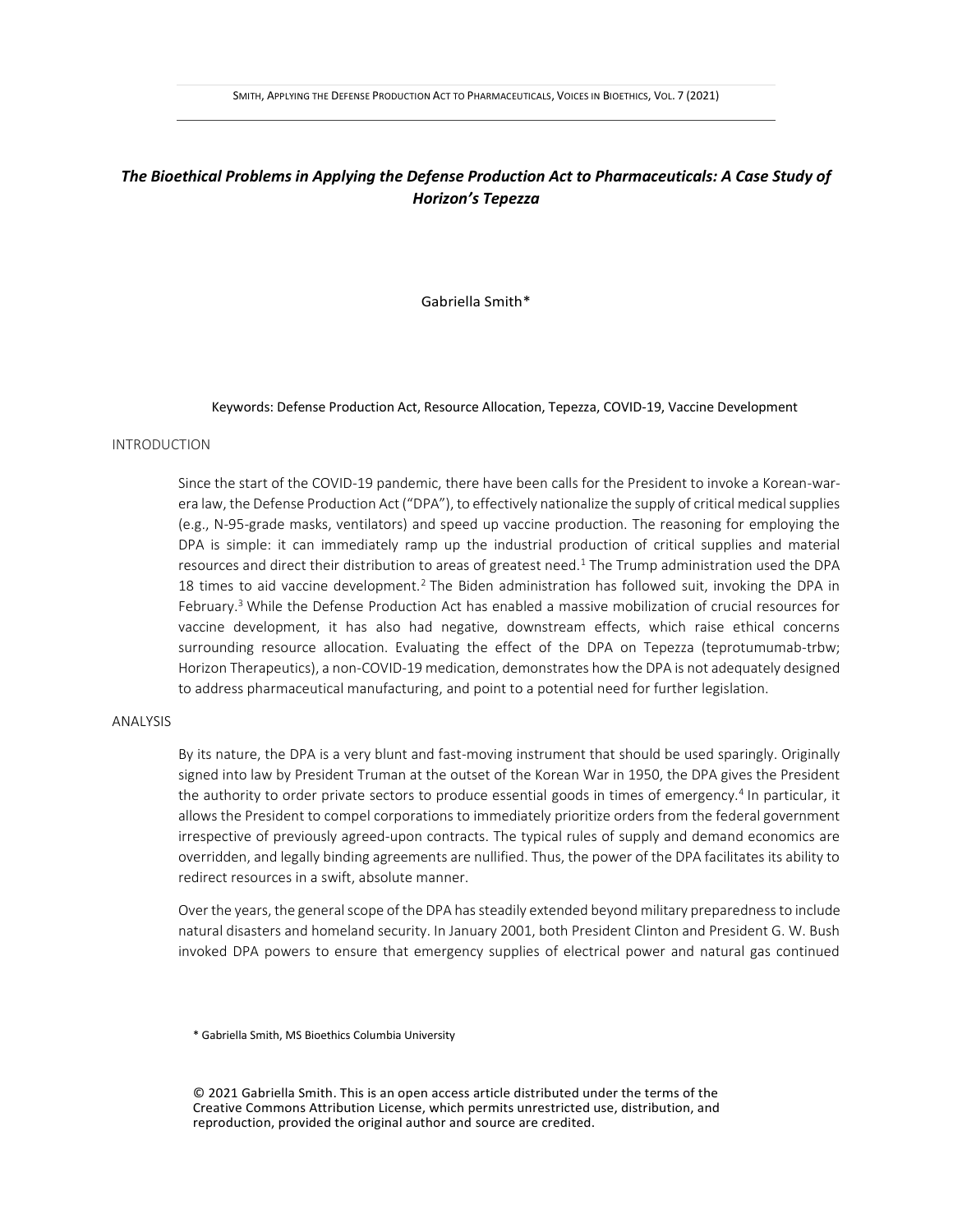flowing to California utilities during the 2000 - 2001 energy crisis.<sup>5</sup> In 2017, the Federal Emergency Management Agency (FEMA) used the DPA to prioritize contracts for food, bottled water, and the restoration of electrical systems after Hurricane Maria struck Puerto Rico.<sup>6</sup>

December 2020 had a record number (65,000) of US COVID-19 deaths and over 118,000 COVID-19 patients in U.S. hospitals.<sup>7</sup> Vaccines were still predominantly being allocated to healthcare workers and residents of long-term care and assisted living facilities. While the federal government created demand for COVID-19 vaccines by contracting with pharmaceutical and manufacturing companies, vaccine supply remained low. Private companies needed more time to alter their production schedules and get out of existing contracts before they could fulfill the government contracts. The government invoked the DPA to expedite vaccine production, enabling companies to break existing contracts and start production.

On December 17, 2020, Horizon Therapeutics, a biopharmaceutical company, announced that its drug Tepezza would experience a serious supply shortage<sup>8</sup> due to the abrupt cancellation of manufacturing slots at Horizon's sub-contractor Catalent Pharma Solutions. Catalent, a drug manufacturer, packager, and distributor, was also a producer of Moderna's new COVID-19 vaccine, manufacturing both Tepezza and the Moderna vaccine on the same production line. Operation Warp Speed, used the DPA to direct the immediate reallocation of Catalent's manufacturing slots to Moderna.<sup>9</sup>

The abrupt disruption of Tepezza production had a "dramatic effect" on patients.<sup>10</sup> Tepezza is the only FDA-approved medication to treat adults with Thyroid Eye Disease (TED), also known as Graves' Ophthalmopathy, a rare autoimmune condition wherein the muscles and fatty tissues behind the eye become inflamed, causing the eyes to push forward and bulge outward. Symptoms include eye pain, light sensitivity, difficulty closing the eye, and, in severe cases, blindness.<sup>11</sup> While TED impacts a small number of individuals, the disease can be incapacitating, preventing individuals from performing important daily activities, like driving or working. On the prescribed course of treatment for TED, patients take a total of eight intravenous injections of Tepezza, one every three weeks.<sup>12</sup> When supplies were disrupted, some patients stopped receiving Tepezza in the middle of treatment. While the effects of stopping midway are unknown, symptoms may worsen during the hiatus or premature stoppage. People who had not yet begun treatment had to delay starting, sometimes remaining in pain and risking vision loss from optic nerve compression. To alleviate symptoms, some patients may have opted for eye surgeries instead of waiting for Tepezza.<sup>13</sup>

When the federal government invoked the DPA, it inadvertently put two interests at odds with each other – providing medication for a rare but serious disease and speeding up vaccination rates against the coronavirus. Prior applications of the DPA affected the supply and demand of machinery and raw materials – not pharmaceuticals, which have a direct and immediate impact on human health. In 1967, for instance, President Johnson invoked the DPA requiring Chrysler to prioritize production of the M1 Abrams Tank, the Army's new main battle tank, over cars. Around the same time, President Johnson also used the DPA to expand chemical plants' production of herbicides, such as 2,4,5-T and 2,4-D, to make Agent Orange.<sup>14</sup> Most recently, the Trump administration used the DPA to require GE and 3M to prioritize the production of critical medical equipment (e.g., ventilators, personal protective equipment).<sup>15</sup> None of these examples impacted access to pharmaceuticals.

There are, however, significant ethical issues at stake in the use of the DPA to abruptly alter pharmaceutical manufacturing, even temporarily. Catalent was just one of many Moderna COVID-19 vaccine manufacturers. The number of doses of Tepezza needed to supply patients was small given the low prevalence of TED. An investor reported that if Horizon had access to the facility for even a few hours, it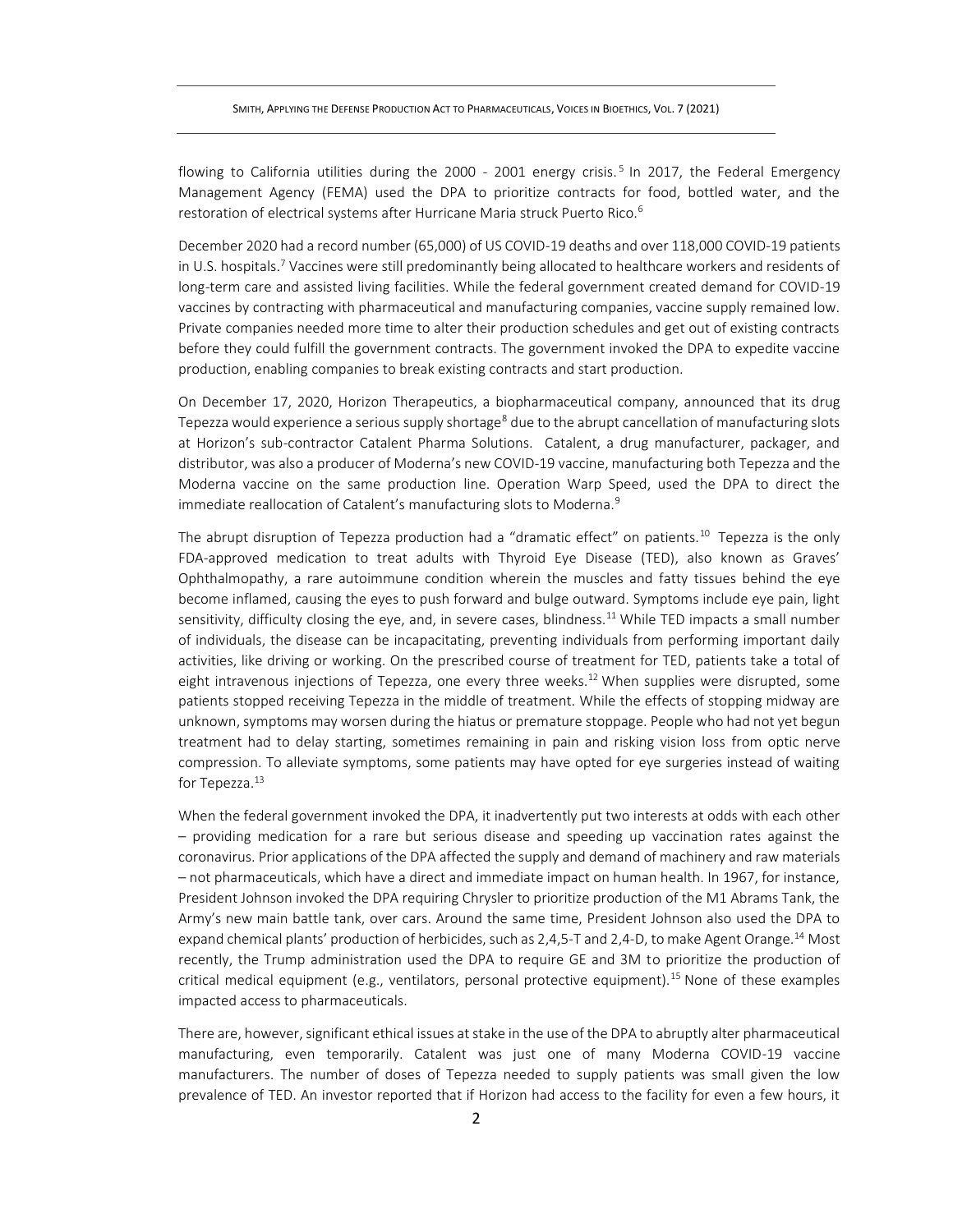SMITH, APPLYING THE DEFENSE PRODUCTION ACT TO PHARMACEUTICALS, VOICES IN BIOETHICS, VOL. 7 (2021)

could have met the demand. <sup>16</sup> If Operation Warp Speed had worked more closely with Horizon Therapeutics and asked Catalent to briefly make additional doses given its short manufacturing time, the negative effects on patients with TED could have been avoided.

But the DPA, by design, approaches an emergency from a utilitarian perspective, rapidly redirecting resources to achieve the greatest good for the greatest number of people. A significant portion of the American population, including Tepezza's patient population, was at risk of contracting the coronavirus and experiencing severe symptoms, and the DPA order had the potential to save many lives. But pharmaceutical supply chains are complex, fragile, and highly time sensitive. A sudden disruption can have a significant, long-lasting effect on patients' health. We need to be cognizant of these ethical issues and weigh competing claims before proceeding. The decision to employ the DPA to take over the assembly line of Tepezza resulted in *de facto* rationing of supplies without proper ethical analysis. During the COVID-19 pandemic, we have been fortunate that the DPA did not do more damage to the supply chains of life-saving drugs.

## CONCLUSION

We should reconsider whether the DPA, in its current form, should apply to the pharmaceutical industry. The government should carefully analyze the ethics before redirecting pharmaceutical production. Instead, the federal government should create a different process in the DPA, which I call the "Pharmaceutical DPA", for assessing when to divert pharmaceutical production, perhaps with a goal of preserving the ability to produce drugs for serious illnesses, even if the illnesses are rare. While a pharmaceutical DPA could still compel pharmaceutical and manufacturing companies to prioritize government contracts and break preexisting contracts, the companies should have more latitude to decide *when and how* to start complying with the DPA's directives. With a new two-tiered law, the federal government would have the ability to redirect non-pharmaceutical resources as it does currently and pharmaceutical ones in a way that gives a limited amount of discretion to pharmaceutical companies. Given that so many excess doses of the vaccine remain unused,<sup>17</sup> arguably the diversion of resources away from Tepezza did not effectively further the government's target vaccination goals due to a decision by many people not to receive the vaccine.

Production of Tepezza resumed in April 2021, not because the DPA was lifted, but because Horizon submitted a prior approval supplement (PAS) to the Food and Drug Administration (FDA) to support the increased scale production of Tepezza by other manufacturers.<sup>18</sup> Although the short-term supply shortage has been corrected, the case of Tepezza shows that the DPA needs to be carefully reconsidered in the context of the pharmaceutical industry because of the potential consequences to patients. If the DPA were flexible enough to allow Catalent to manufacture Tepezza for a few more hours in total, the company could have avoided the shortage. The creation of a pharmaceutical DPA would prevent this from happening in the future, enabling the original Act's provisions to be used more like a scalpel than a blunt instrument.

<sup>1</sup> Fox, L., Collins, K., & Holmes, K. "Pressure mounts for Trump to actually use Defense Production Act," CNN, (2020), accessed July 23, 2021[, https://www.cnn.com/2020/03/20/politics/defense-production-act-trump/index.html](https://www.cnn.com/2020/03/20/politics/defense-production-act-trump/index.html)

<sup>&</sup>lt;sup>2</sup> "Statement from the Press Secretary," Trump White House Archives (2020), accessed July 23, 2021, <https://trumpwhitehouse.archives.gov/briefings-statements/statement-press-secretary-123020/>

<sup>&</sup>lt;sup>3</sup> Court, E. & Wingrove, J. "Biden Team to Use DPA for Vaccine Manufacturing, Testing," Bloomberg (2021), accessed July 23, 2021[, https://www.bloomberg.com/news/articles/2021-02-05/biden-team-to-use-dpa-for-vaccine-manufacturing](https://www.bloomberg.com/news/articles/2021-02-05/biden-team-to-use-dpa-for-vaccine-manufacturing-testing?srnd=premium)[testing?srnd=premium](https://www.bloomberg.com/news/articles/2021-02-05/biden-team-to-use-dpa-for-vaccine-manufacturing-testing?srnd=premium)